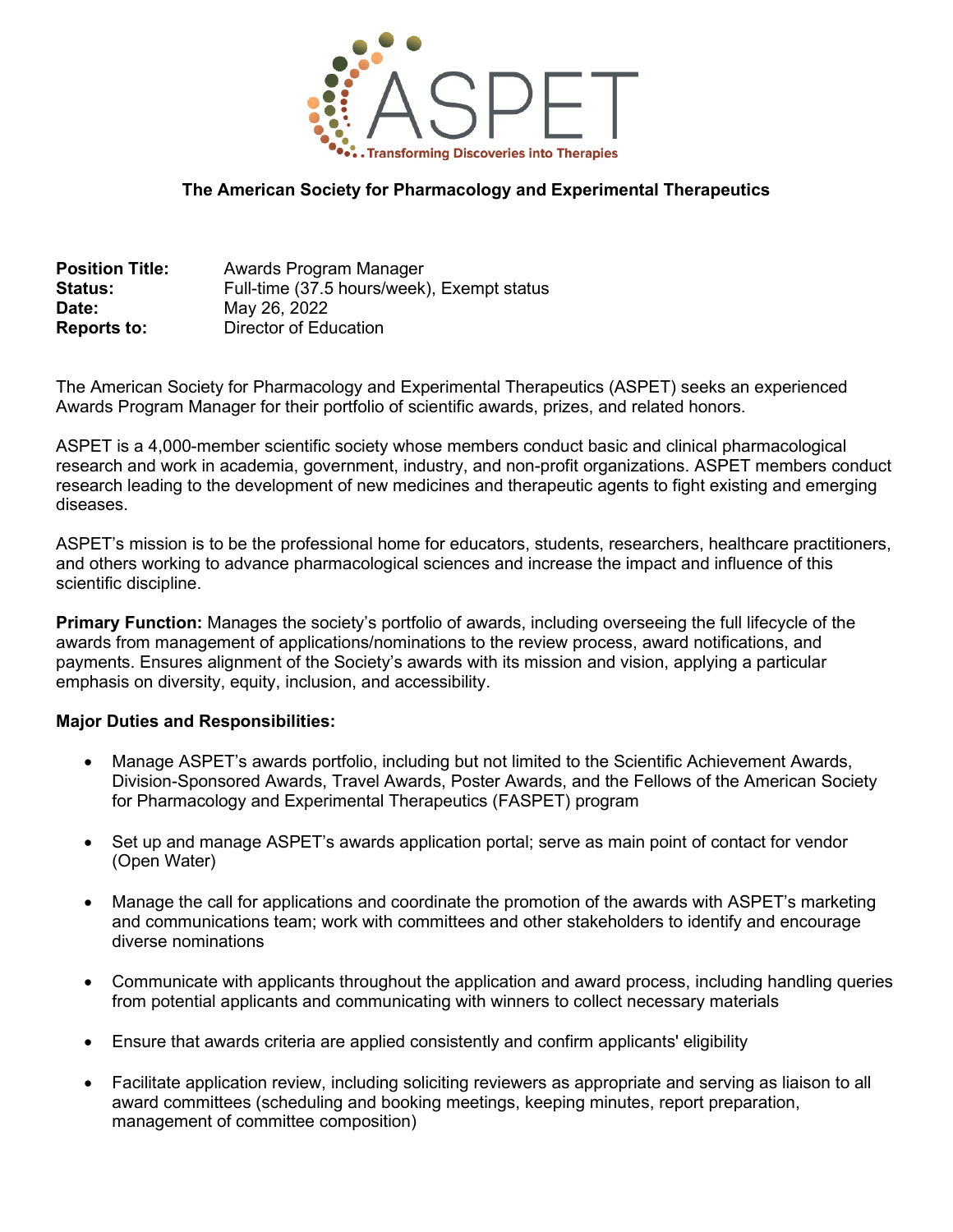- Oversee the award winner announcements in collaboration with the marketing and communications department; write and proof bios of winners; update ASPET website and news magazine (*The Pharmacologist*) as appropriate
- Serve as staff liaison for external vendors related to awards (plaque, medals, etc.)
- Assist with budget oversight for the awards
- Facilitate requests for the establishment of new awards
- Maintain demographic data on award applicants and recipients; track trends related to ASPET's strategic goals, in particular those related to diversity, equity, inclusion, and accessibility
- Communicate with ASPET Council and other leaders regarding awards data and outcomes
- Identify and document procedures, guidelines, and timelines for award processes and communicate such to relevant committee chairs, committee members, and staff
- Manage winner honoraria, travel reimbursements, and other prizes
- Work collaboratively with staff and member volunteers to ensure overall strategy for the awards portfolio is effectively achieved
- Other duties as assigned

#### **Skills and Qualifications:**

- Must have strong interpersonal skills, written and verbal communication skills, organization skills, attention to detail, and proof-reading skills
- Must have the ability to problem-solve, think creatively and strategically, meet deadlines, budgets, and prioritize multiple tasks and projects
- Must have the ability to interact professionally and collaboratively on a team
- Must have ability to work effectively with volunteer members and staff to accomplish strategic objectives, resolve problems, and make decisions that enhance organizational effectiveness
- Must be flexible and highly adaptable to take on new or changing priorities
- Must be adept at working with volunteers, especially volunteer committees
- Proficient with MS Office suite, and other computer skills
- Some travel is required

## **Education and Experience:**

- 5+ years of experience working in program or awards management, preferably in an association or nonprofit organization
- Bachelor's degree required

## **Benefits**

This position offers a competitive salary with exceptional benefits that include a 403(b)-retirement plan; paid time off; medical, dental and vision insurance plans; flexible spending account; life and short- and long-term disability insurance.